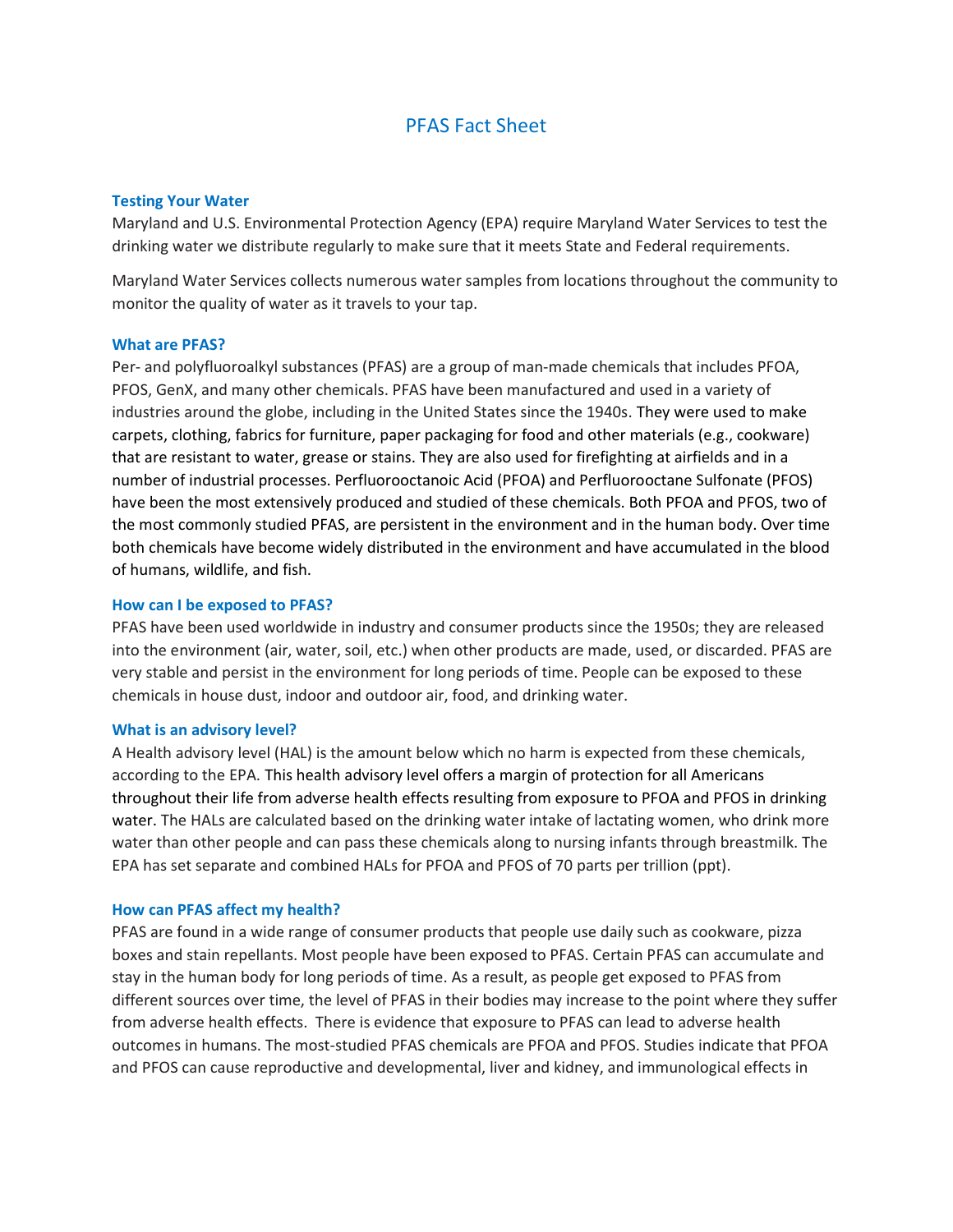laboratory animals. Both chemicals have caused tumors in animals. The most consistent findings are increased cholesterol levels among exposed populations, with more limited findings related to:

- low infant birth weights,
- effects on the immune system,
- cancer (for PFOA), and
- thyroid hormone disruption (for PFOS).

To learn more about potential health effects of PFAS, visit https://www.epa.gov/pfas/basic-informationpfas or contact https://health.maryland.gov/pages/home.aspx.

## What are PFAS levels in the U.S. population?

Most people in the United States and in other industrialized countries have measurable amounts of PFAS in their blood. The CDC estimates that the average blood concentrations of PFOA and PFOS are 2,100 ppt and 6,300 ppt respectively.

## Are my pets at risk?

The health effects on animals are likely to be similar to the effects on people. However, animals and humans do not always process chemicals the same way. Contact your veterinarian if you have questions about PFAS and your pet's health.

## What is Maryland Water Services doing?

No Detect and Below HAL – As part of our ongoing efforts to ensure the highest standards of water quality, we are closely monitoring PFAS concentrations to confirm that they remain significantly lower than the EPA's lifetime health advisory levels.

We are currently assessing PFAS treatment options and developing contingency procedures. This proactive approach will allow Maryland Water Services to respond quickly and effectively, should PFAS concentrations increase to levels of concern.

We will also send our customers information concerning any detected levels in the water via a letter and a link on our website located at https://www.uiwater.com/maryland.

Above HAL – Maryland Water Services will be working with environmental and health regulatory bodies and our customers to determine the best solution for our customers and will be contacting them directly.

#### Should I be concerned about these test results?

No Detect and Below HAL- Testing for PFAS was completed as a proactive measure to ensure the levels did not exceed the EPA's Health Advisory Level.

Above HAL – The HAL is based on EPA's determination that a lifetime exposure can cause human health effects. The level of 70 ppt provides Americans, including the most sensitive populations, with a margin of protection from a lifetime of exposure to PFOA and PFOS from drinking water. The Company will continue to monitor the HAL in your community. The Company will communicate to our customers our plans to remedy the HAL levels.